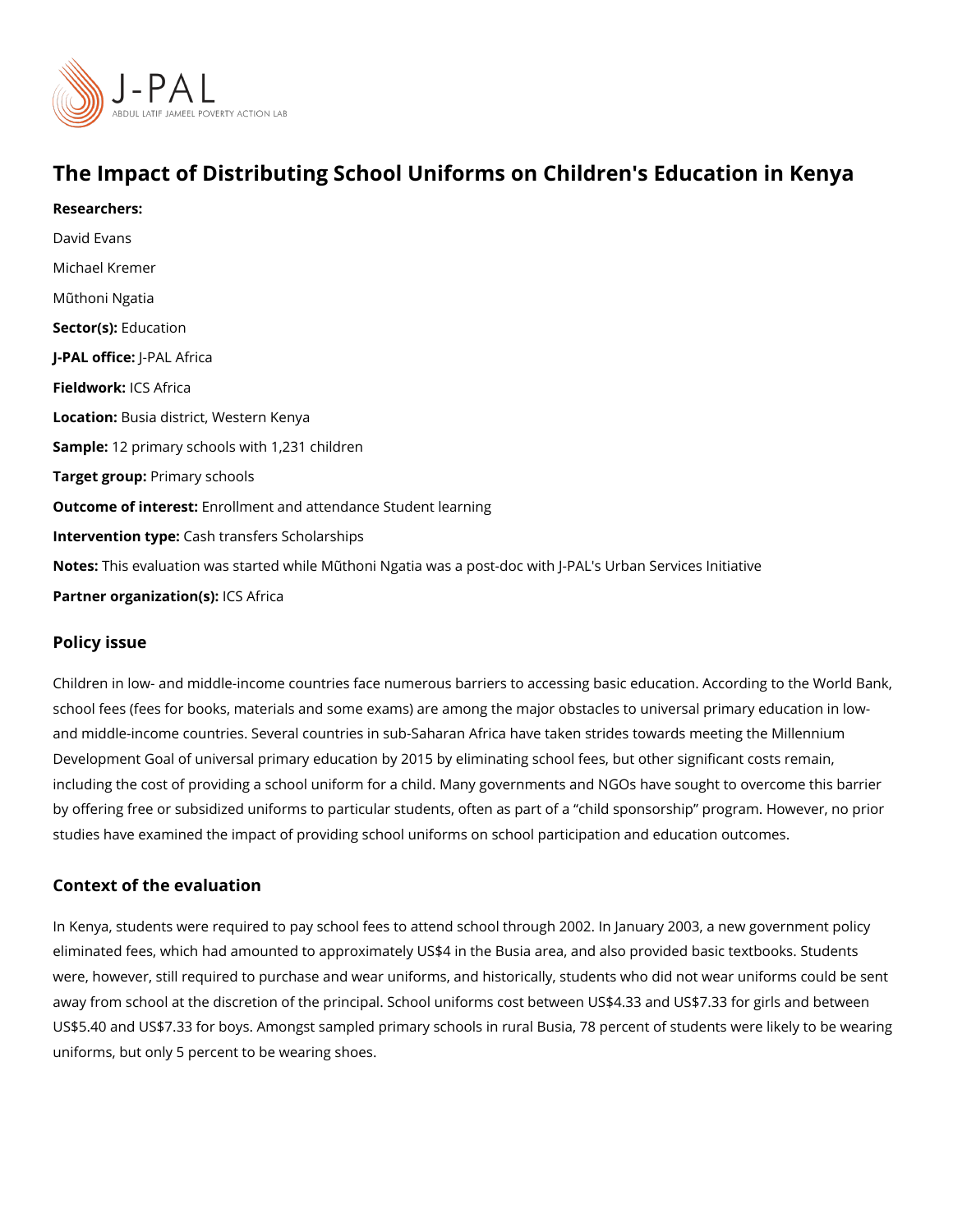

Students wear their school uniforms in Kenya. Photo: Aude Guerrucci | J-PAL/IPA Aude Guerrucci

## **Details of the intervention**

The NGO ICS-Africa operates a Child Sponsorship Program (CSP) in Western Kenya, in which children sponsored by donors in the Netherlands and elsewhere receive school fees and school uniforms. Some portion of the sponsorship fee paid by the donors is used to give general assistance to the school: grants for construction, health care programs, and agricultural programs. In 2002 ICS-Africa planned to phase CSP into several new schools and agreed to randomize the aspects of the program directed at individual children. ICS used a lottery to distribute some of the child sponsorships within each of twelve primary schools in western Kenya.

The Kenyan school year runs from January to December. In mid-January 2002, ICS organized a census of children in standards one through four (the first four years of primary school) of the twelve selected schools. Based on that census, ICS selected all children who had experienced one or both parent deaths (orphans) to receive sponsorships. It then used a lottery to randomly select the remaining beneficiaries, and studied the effects on this population.

Schools immediately received some basic benefits from being sponsored. A pair of ICS nurses visited each school several times a year and provided basic first aid to any child or local adult who requested it. An agricultural representative organized student clubs to grow crops on the school grounds. In fall 2002, each school received a sizeable grant for classroom construction, for